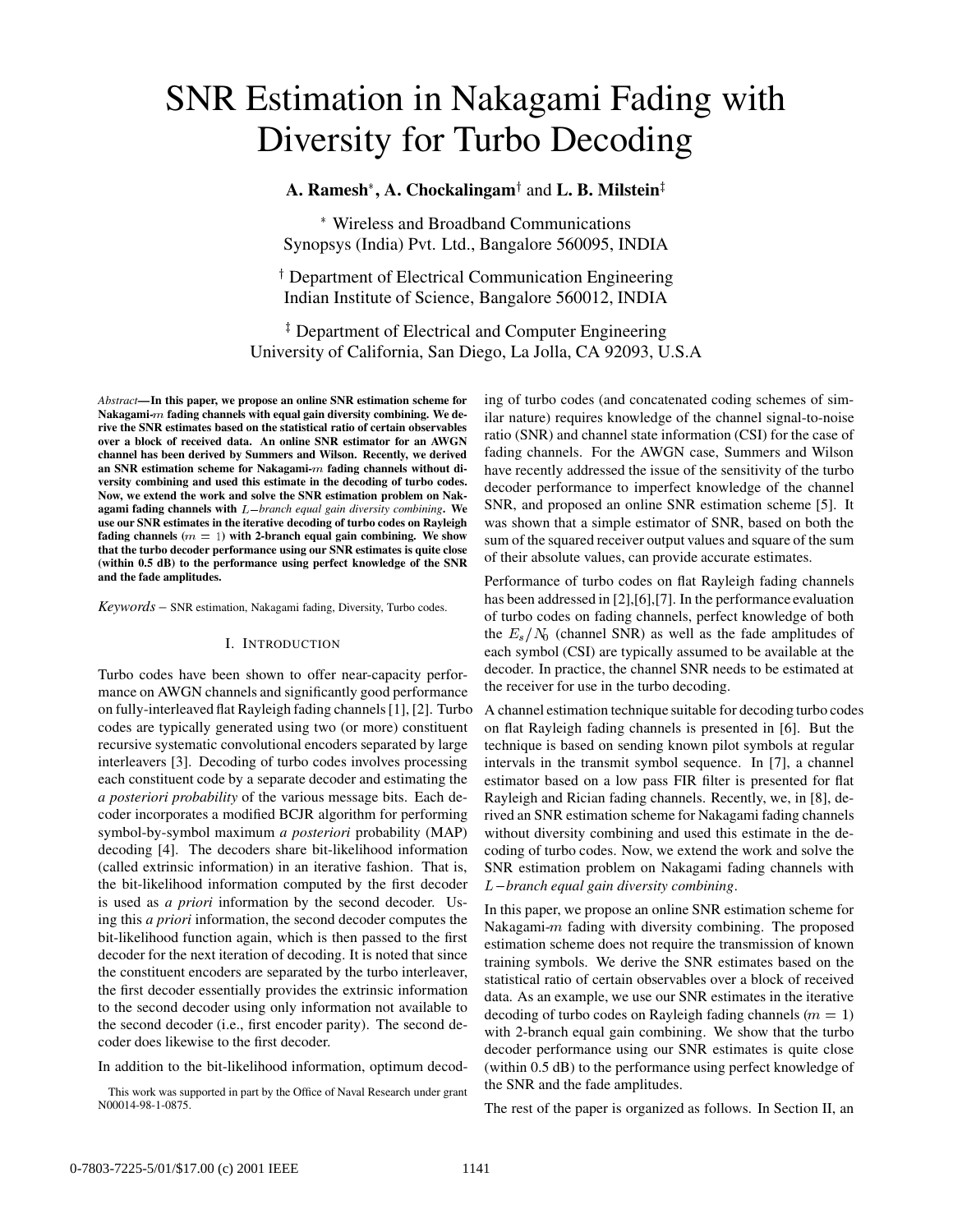SNR estimator for <sup>L</sup>-branch equal gain combining on Nakagami  $m$  fading is derived. The detailed derivations of the statistical parameters of interest are moved to the Appendix. In Section III, we present the modified log-MAP algorithm for decoding turbo codes with equal gain combining. Section IV presents the performance results of the turbo decoder using our proposed online estimation scheme. Conclusions are provided in Section V.

### II. SNR ESTIMATION WITH DIVERSITY COMBINING

In this section, we derive an SNR estimate for the Nakagami- $m$ channel with diversity combining. Let the encoded data symbols be BPSK modulated and transmitted over a Nakagami fading channel. We assume  $L$  antennas at the receiver with sufficient spacing between them so that these antennas receive signals through independent fading paths. We denote the  $k^{th}$  symbol received at the  $i^{th}$  antenna by  $r_i^{(k)}$ . We assume that the receiver performs equal gain combining (EGC), after coherently demodulating the received symbols on these independent diversity paths. Then, the  $k^{th}$  received symbol,  $v_k$ , at the output of the combiner is given by

$$
v_k = \sum_{i=1}^{L} r_i^{(k)},
$$
 (1)

where

$$
r_i^{(k)} = \pm \alpha_i^{(k)} \sqrt{E_s} + n_i^{(k)}.
$$
 (2)

Here,  $\alpha_i^{(k)}$  is the random fade experienced by  $k^{th}$  symbol on the *i*<sup>th</sup> antenna path,  $E_s$  is the symbol energy, and  $n_i^{(k)}$  is the AWGN component at the receiver front end having zero mean and variance  $\sigma^2 = N_o/2$ , where the two-sided power spectral density of the channel noise process is  $N_0/2$  W/Hz. We assume that the  $\alpha$ 's are Nakagami-m distributed [9] and independent of the noise. Specifically,

$$
p_{\alpha}(a) = \frac{2m^m a^{2m-1}}{\Gamma(m)} e^{-ma^2}.
$$
 (3)

In the above equation, we have normalized the second moment of the fade,  $E(\alpha^2)$ , to unity. The Nakagami-m distribution <sup>bl</sup> spans, via the  $m$  parameter, the widest range of fading among all the multipath distributions considered in this paper. For instance, it includes the one sided Gaussian distribution  $(m=0.5)$ and the Rayleigh distribution  $(m=1)$  as special cases [9]. In the limit as  $m \rightarrow +\infty$ , the Nakagami fading channel converges to a non-fading AWGN channel, i.e., as  $m \to \infty$  the <sup>DIE 1.</sup> From pdf approaches  $\delta(a - 1)$ . When  $m \ge 1$ , a one-to-one mapping between the  $m$  parameter and the Rician factor,  $K$ , allows the Nakagami- $m$  distribution to closely approximate the Rice distribution. The Nakagami- $m$  distribution often gives the best fit to land-mobile and indoor-mobile multipath propagation, as well as to scintillating ionospheric radio links [9]. In order to obtain an SNR estimate for  $\tilde{L}$ -branch diversity combining, we propose a scheme based on the parameter  $z_{div}$  defined as

$$
z_{div} = \frac{\left[E(v^2)\right]^2}{E(v^4)}.
$$
\n
$$
(4)
$$

The parameter  $z_{div}$  in Eqn. (4) can be derived in closed-form as (see the Appendix)

$$
z_{div} = \frac{\left[L + \left((L^2 - L)\left(\frac{\Gamma(m + \frac{1}{2})}{\sqrt{m}\Gamma(m)}\right)^2 + L\right)2\gamma\right]^2}{3L^2 + 4\Delta_m\gamma^2 + 12L\left(L + (L^2 - L)\left(\frac{\Gamma(m + \frac{1}{2})}{\sqrt{m}\Gamma(m)}\right)^2\right)\gamma}, \quad (5) \quad \text{Spcct}
$$

where

$$
\Delta_m = LE(\alpha^4) + 4L(L - 1)E(\alpha^3)E(\alpha) + 3L(L - 1)[E(\alpha^2)]^2 + 6L(L - 1)(L - 2)E(\alpha^2)[E(\alpha)]^2 + L(L - 1)(L - 2)(L - 3)[E(\alpha)]^4,
$$
\n(6)

with  $E(\alpha^k) = \frac{1 + (m + \frac{m}{2})}{k}$ . For the  $\frac{\Gamma(m+\frac{1}{2})}{\Gamma(m)m^{\frac{k}{2}}}$ . For the case when  $m = 1$  (i.e., Rayleigh fading), Eqn. (5) becomes,

$$
z_{div} = \frac{\left[L + \frac{L(\pi L + 4 - \pi)}{2}\gamma\right]^2}{3L^2 + 4\Delta_1\gamma^2 + 3L^2(\pi L + 4 - \pi)\gamma}.
$$
 (7)

For a given value of  $z$  (computed from a block observation of the  $v_n$ 's), the corresponding estimate of  $\gamma$  can be found from (5). For easy implementation, an approximate relation between  $z_{div}$  and  $\gamma$  can be obtained through an exponential curve fitting for Eqn. (7). We use the exponential fit of the form

$$
\gamma = d_3 e^{\left(d_0 e^{(d_1 z_{div})} + d_2 z_{div}\right)}, \tag{8}
$$

where  $d_0 = 7.25 \cdot 10^{-8}$ ,  $d_1 = 25.94$ ,  $d_2 = 10.44$ , and  $d_3 =$  $6.72 \cdot 10^{-3}$ .

Figure 1 shows the  $\gamma$  versus  $z_{div}$  plots corresponding to Rayleigh fading  $(m = 1)$  with two-branch receiver diversity and with equal gain combining as per Eqn. (8), along with the true value plot as per Eqn. (7). It is seen that the fit is very accurate over the SNR values of interest. In order to obtain an estimate for  $z_{div}$ , we replace the expectations in Eqn. (4) with the corresponding block averages, yielding

$$
\hat{z}_{div} = \frac{[\overline{v^2}]^2}{\overline{v^4}}.
$$
\n(9)

Substituting (9) into (8) we get the SNR estimates,  $\hat{\gamma}$ . We tested the accuracy of the fit by evaluating the mean and standard deviation of the SNR estimates  $\hat{\gamma}$ , determined by over 20,000 blocks. The block sizes considered are 1000 and 5000 bits and the code rate is 1/3 (3000 and 15000 code symbols). The range of  $E_b/N_0$  values considered is from 0 dB to 8 dB in steps of 1 dB. This corresponds to  $E_s/N_0$  values from -4.77 dB to 3.23 dB, for rate 1/3 turbo code. The results are given in Table I. From Table I, we observe that the mean SNR estimates  $\hat{\gamma}$  through the exponential fit in Eqn. (8) are quite close to the true value of SNR,  $\gamma$ , and the standard deviation of the estimate reduces as the block size is increased.

## III. LOG-MAP DECODER WITH EQUAL GAIN COMBINING

In this section, we modify the log-MAP decoder [10]-[13] for the case of <sup>L</sup>-branch diversity with equal gain combining. To do so, we need to calculate the transition metric defined by  $\gamma_k(s,t) = \text{Prob}(\mathbf{y}_k, S_k = t | S_{k-1} = s)$ , where  $\mathbf{y}_k = (y_k^s, y_k^p)$ ,  $p \in \{p_1, p_2\}$ , for a rate 1/3 turbo code [3]. Here,  $y_k^s$  is the received symbol corresponding to the transmitted information symbol  $x_k^s$ , and  $y_k^p$  is the received symbol corresponding to the transmitted parity symbol,  $x_k^p$ .  $p_1, p_2$  are the parity symbols generated by the constituent convolutional encoders [3]. Also,  $S_k$ ,  $S_{k-1}$  are the encoder states at time instants  $k, k - 1$ , respectively [15]. When the symbol  $x_k$  is transmitted, it will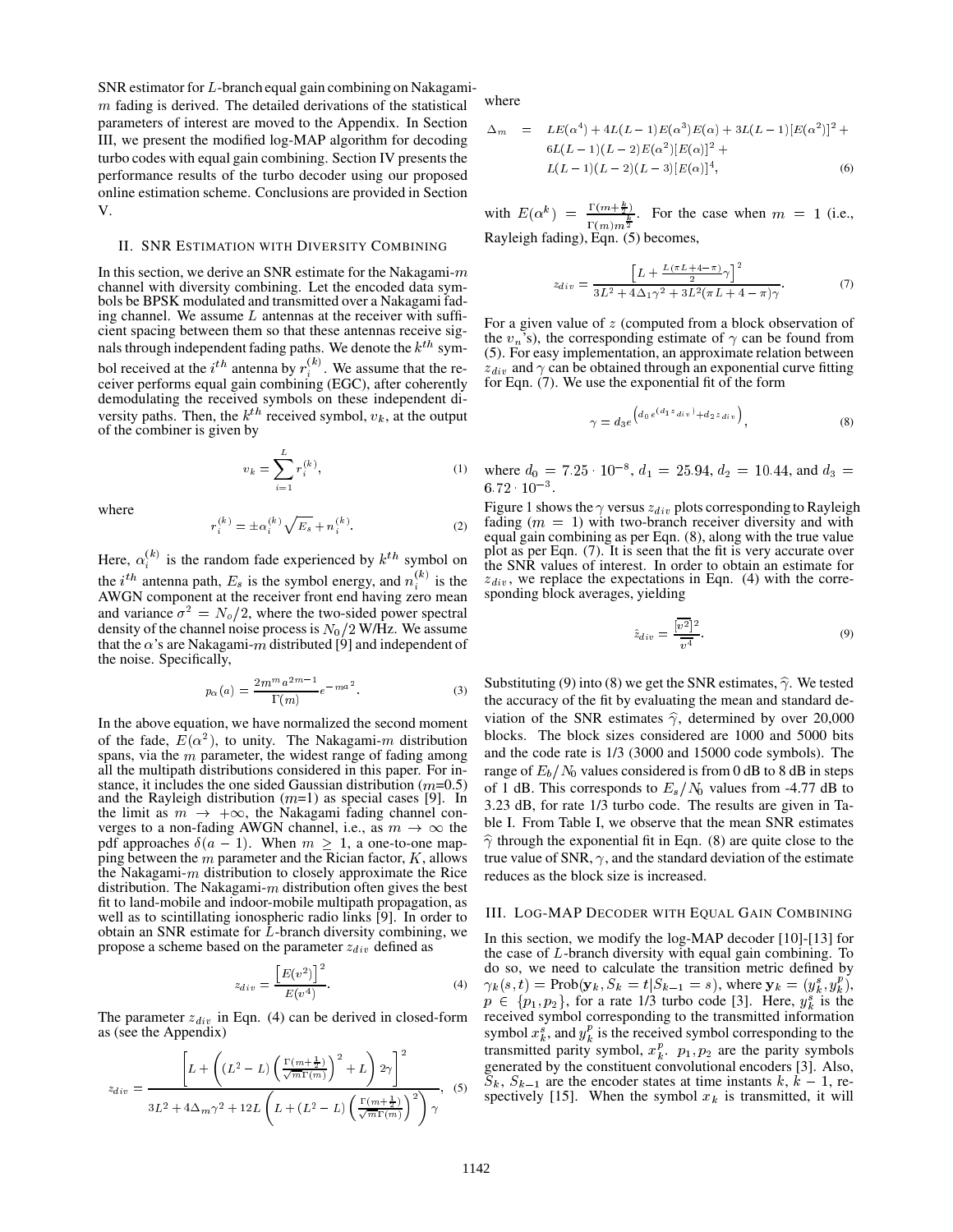| True SNR, $\gamma$ | Block size=1000 bits |                   | Block Size=5000 bits |                   |
|--------------------|----------------------|-------------------|----------------------|-------------------|
| (dB)               | $E[\gamma]$ , dB     | $SD[\gamma]$ , dB | $E[\gamma]$ , dB     | $SD[\gamma]$ , dB |
| $-4.77$            | $-4.01$              | 0.397             | $-4.03$              | 0.181             |
| $-3.77$            | $-3.32$              | 0.395             | $-3.34$              | 0.180             |
| $-2.77$            | $-2.54$              | 0.396             | $-2.57$              | 0.178             |
| $-1.77$            | $-1.69$              | 0.395             | $-1.71$              | 0.176             |
| $-0.77$            | $-0.77$              | 0.394             | $-0.78$              | 0.176             |
| 0.23               | 0.18                 | 0.395             | 0.17                 | 0.178             |
| 1.23               | 1.19                 | 0.407             | 1.66                 | 0.182             |
| 2.23               | 2.18                 | 0.421             | 2.16                 | 0.189             |
| 3.23               | 3.19                 | 0.443             | 3.17                 | 0.200             |

TABLE I

MEAN AND STANDARD DEVIATION OF THE SNR ESTIMATE,  $\widehat{\gamma}$ , FOR DIFFERENT VALUES OF THE TRUE SNR,  $\gamma$ , FOR TWO-BRANCH DIVERSITY AND EQUAL GAIN COMBINING.

be received through  $L$  independent paths and the output of the combiner will be

$$
y_k = x_k \sum_{l=1}^{L} \alpha_{k,l} + \sum_{l=1}^{L} n_{k,l},
$$
\n(10)

where  $\alpha_{k,l}$  is the random fade experienced by the  $k^{th}$  symbol at the  $l^{th}$  antenna path. Conditioning on  $x_k$  and  $\alpha_{k,1}, \alpha_{k,2}$ ,  $\cdots$ ,  $\alpha_{k,L}$ , we have  $y_k \sim \mathcal{N}\left(x_k \sum_{l=1}^L \alpha_{k,l}, L\sigma^2\right)$ . Applying Bayes' theorem, we can write  $\gamma_k (s, t)$  as

$$
\gamma_k(s,t) = \text{Prob}(\mathbf{y}_k, S_k = t | S_{k-1} = s) \tag{4.17}
$$
\n
$$
= \text{Prob}(\mathbf{y}_k | S_{k-1} = s, S_k = t) \text{Prob}(S_k = t | S_{k-1} = s) \tag{5.28}
$$
\n
$$
= p(\mathbf{y}_k | \mathbf{x}_k) \text{Prob}(S_k = t | S_{k-1} = s) \tag{11}
$$
\n
$$
= p(\mathbf{y}_k | \mathbf{x}_k) p(x_k^s). \tag{12}
$$

The last step in the above equation is due to the fact that the state transition between any given pair of states  $s$  and  $t$  uniquely determines the information bit  $x_k^s$ . Define

$$
c_k(s,t) = \log(\gamma_k(s,t))
$$
  
= 
$$
\log(p(\mathbf{y}_k|\mathbf{x}_k)p(x_k^s))
$$
  
= 
$$
\log(p(\mathbf{y}_k|\mathbf{x}_k)) + \log(p(x_k^s)).
$$
 (12)

The first term in the above equation is derived as follows. With perfect channel interleaving and knowledge of fade amplitudes, we get

$$
p(\mathbf{y}_k|\mathbf{x}_k, \underline{\alpha}_k^s, \underline{\alpha}_k^p) = p(y_k^s|x_k^s, \underline{\alpha}_k^s) p(y_k^p|x_k^p, \underline{\alpha}_k^p)
$$
(13)

where  $\underline{\alpha}_k^s = (\alpha_{k,1}^s, \alpha_{k,2}^s, \ldots, \alpha_{k,L}^s)$  and  $\underline{\alpha}_k^p = (\alpha_{k,1}^p, \alpha_{k,2}^p, \ldots, \alpha_{k,L}^p)$ . Upon simplifying the above expression, we arrive at

$$
p(\mathbf{y}_k|\mathbf{x}_k, \underline{\alpha}_k^s, \underline{\alpha}_k^p) = \frac{1}{(2\pi L\sigma^2)} e^{-\frac{\left(y_k^s - x_k^s \sum_{l=1}^L \alpha_{k,l}^s\right)^2}{2L\sigma^2}} \frac{1}{\sigma^2}
$$

$$
e^{-\frac{\left(y_k^p - x_k^p \sum_{l=1}^L \alpha_{k,l}^p\right)^2}{2L\sigma^2}}.
$$
(14)

Discarding all the constant terms and terms which do not depend on the code symbols  $\{x_k\}$ , and taking logarithm of both sides of Eqn. (14), we obtain

$$
\log(p(\mathbf{y}_k|\mathbf{x}_k)) = \frac{2E_s}{LN_0} \left( \sum_{l=1}^L y_k^s x_k^s \alpha_{k,l}^s + \sum_{l=1}^L y_k^p x_k^p \alpha_{k,l}^p \right) (15)
$$

Defining the quantity  $L_k$ ,

$$
\hat{L}_k = \log \left( \frac{\text{Prob}(x_k^s = +1)}{\text{Prob}(x_k^s = -1)} \right),\tag{16}
$$

and discarding all the terms independent of  $x_k^s$ , we can calculate  $log(p(x_k^s))$  as [15]

$$
\log(p(x_k^s)) = \frac{\hat{L}_k x_k^s}{2}.\tag{17}
$$

Combining the results of Eqns. (15) and (17) and substituting in Eqn. (12), we obtain

$$
c_k(s,t) = \frac{\hat{L}_k x_k^s}{2} + \frac{2E_s}{LN_0} \left( \sum_{l=1}^L y_k^s x_k^s \alpha_{k,l}^s + \sum_{l=1}^L y_k^p x_k^p \alpha_{k,l}^p \right). \tag{18}
$$

The above quantity  $c_k(s, t)$  can then be used in the computation of the forward and backward recursion metrics in the log-MAP algorithm [15].

#### IV. TURBO DECODER PERFORMANCE RESULTS

Simulations were performed using the proposed online estimator to provide  $\hat{\gamma}$  for the iterative decoding of turbo codes on flat Rayleigh fading channels ( $m = 1$ ). We consider a rate-1/3 turbo code using two 16-state (constraint length  $= 5$ ) recursive systematic code (RSC) encoders with generator  $(21/37)_8$ . A random turbo interleaver is employed. The number of information bits per frame is 5000. The transmitted symbols are corrupted by flat Rayleigh fading and AWGN. In this paper we restrict ourselves to i.i.d. Rayleigh fading. The number of decoding iterations is set to eight.

We consider the turbo decoder performance in the case of 2 branch diversity with equal gain combining. We evaluate the turbo decoder performance using our SNR estimate derived in Section II and compare it with the performance using perfect SNR and CSI. In the ideal case, where perfect knowledge of the channel SNR as well as the symbol-by-symbol fade amplitudes (CSI) are required, the metric derived in Section III (Eqn. (18)) is used. In the non-ideal case, however, since we are estimating only the channel SNR, we propose a simple sub-optimum decoder which uses only the estimated SNR and ignore the estimation of fade amplitudes. This decoder then essentially employs the AWGN channel metric, which is equivalent to setting the fade amplitudes to unity. The metric used in this case is the following:

$$
c_k^{sub-opt}(s,t) = \frac{\hat{L}_k x_k^s}{2} + 2\hat{\gamma} \left( y_k^s x_k^s + y_k^p x_k^p \right). \tag{19}
$$

 $\binom{p}{k}$   $\binom{p}{k}$  (15) SNR estimate is very close to the perfect side information case Figure 2 shows the simulated BER performance plots for 2 branch Rayleigh fading with equal gain combining. Performance in AWGN as well as 1-branch Rayleigh fading (i.e., no diversity combining) are also plotted. Note that, in Fig. 2, the AWGN performance using the estimated SNR is obtained by letting  $L = 1$  and  $m \to \infty$  in Eqn. (5). Likewise, the performance in 1-branch Rayleigh fading is obtained by substituting  $L = 1$  and  $m = 1$  in Eqn. (5). From Fig. 2 we observe that, in the case of diversity combining, the performance using our (to within 0.5 dB).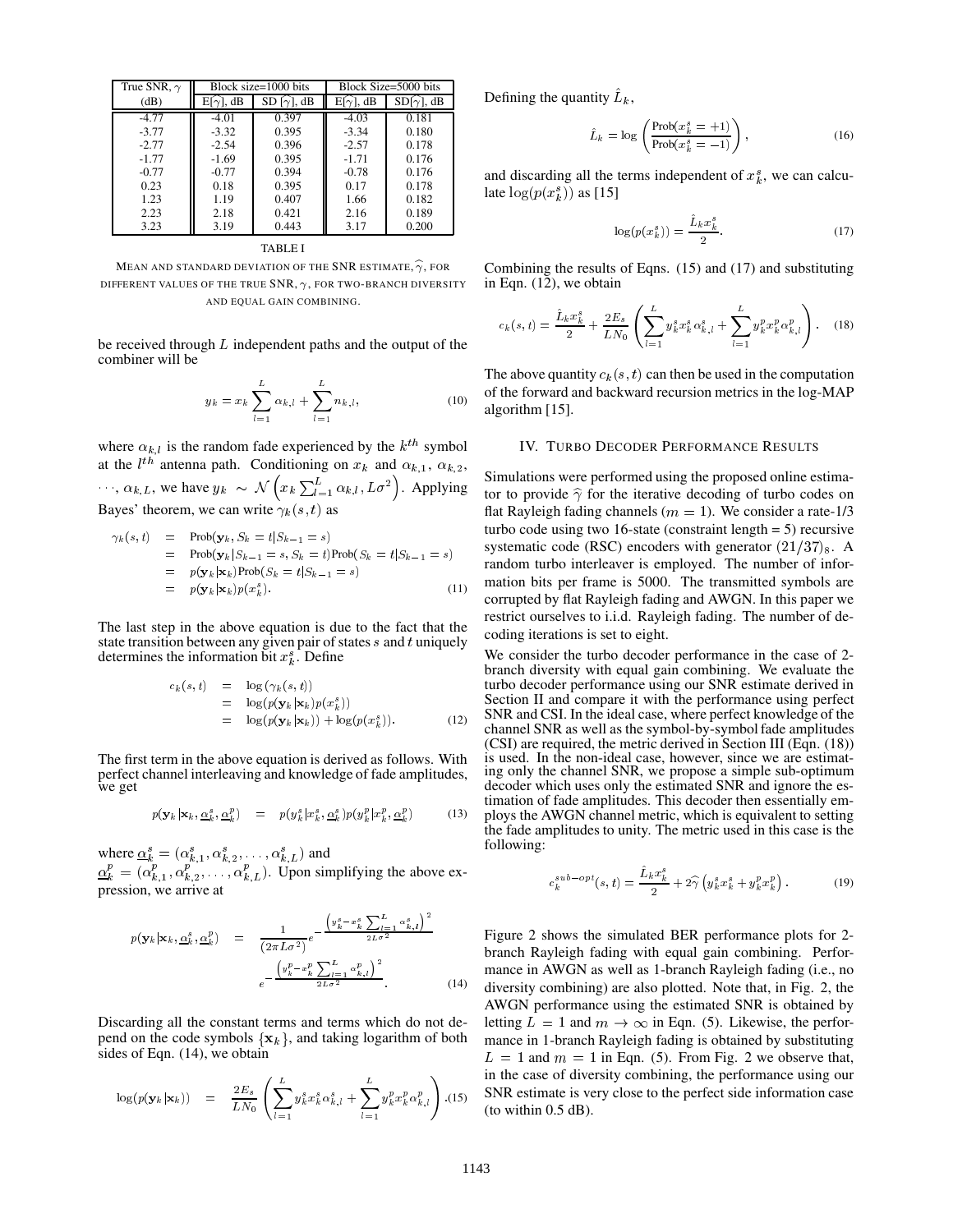# V. CONCLUSION

We proposed an online SNR estimation scheme for Nakagami  $m$  fading channels with equal gain diversity combining. We derived SNR estimates based on the statistical ratio of certain observables over a block of received data. Our generalized Nakagami fading results provided the SNR estimates on AWGN and Rayleigh fading channels as special cases of the Nakagami parameter  $m = \infty$  and  $m = 1$ , respectively. We applied our SNR estimation scheme to the iterative decoding of turbo codes on Rayleigh fading channels with equal gain combining. It was shown that the turbo decoder performance using our SNR estimates is quite close to the performance using perfect knowledge of the fade amplitudes and  $E_s/N_o$  (to within about 0.5 dB). In addition to its application in turbo decoding on fading channels, the proposed online SNR estimation scheme could as well be applied in other problems where knowledge of the fading channel SNR is necessary.

#### APPENDIX

### *A. Derivation of Eqn. (5)*

Here, we derive the expressions for the numerator and the denominator of Eqn. (5). Removing the superscript for convenience, the denominator  $E(v^4)$  is given by

$$
E(v^4) = \sum_{i=1}^{L} \sum_{j=1}^{L} \sum_{k=1}^{L} \sum_{l=1}^{L} E(r_i r_j r_k r_l).
$$
 (20)

Substituting  $r_i = \alpha_i X + n_i$ ,  $r_j = \alpha_j X + n_j$ ,  $r_k = \alpha_k X + n_k$ and  $r_l = \alpha_l X + n_l$ , we obtain

$$
E(v^{4}) = E_{s}^{2} \sum_{i=1}^{L} \sum_{j=1}^{L} \sum_{k=1}^{L} \sum_{l=1}^{L} E(\alpha_{i} \alpha_{j} \alpha_{k} \alpha_{l}) + E(\text{Sul})
$$
\n
$$
E_{s} \sum_{i=1}^{L} \sum_{j=1}^{L} E(\alpha_{i} \alpha_{j}) \sum_{k=1}^{L} \sum_{l=1}^{L} E(n_{k} n_{l}) + \sum_{i=1}^{L} \sum_{k=1}^{L} E(\alpha_{i} \alpha_{k}) \sum_{j=1}^{L} \sum_{l=1}^{L} E(n_{j} n_{l}) + \sum_{i=1}^{L} \sum_{l=1}^{L} E(\alpha_{i} \alpha_{l}) \sum_{j=1}^{L} \sum_{k=1}^{L} E(n_{j} n_{k}) + \sum_{i=1}^{L} \sum_{k=1}^{L} E(n_{i} n_{k}) + \text{rec}
$$
\n
$$
E_{s} \sum_{j=1}^{L} \sum_{k=1}^{L} E(\alpha_{j} \alpha_{k}) \sum_{i=1}^{L} \sum_{l=1}^{L} E(n_{i} n_{l}) + \sum_{i=1}^{L} \sum_{l=1}^{L} E(n_{i} n_{l}) + \sum_{j=1}^{L} \sum_{l=1}^{L} E(\alpha_{j} \alpha_{l}) \sum_{i=1}^{L} \sum_{k=1}^{L} E(n_{i} n_{k}) + \sum_{k=1}^{L} \sum_{l=1}^{L} E(\alpha_{k} \alpha_{l}) \sum_{i=1}^{L} \sum_{j=1}^{L} E(n_{i} n_{j}) + \sum_{i=1}^{L} \sum_{j=1}^{L} E(n_{i} n_{j} n_{k} n_{l}). \tag{21}
$$

Since  $\alpha$  is Nakagami-m distributed with  $E(\alpha^2) = 1$ , we have  $E(\alpha) = \frac{1(m+\frac{1}{2})}{\sqrt{m}\Gamma(m)}$ . Assuming the  $\alpha$ 's are i.i.d, and the *n*'s are i.i.d, and assuming these groups are independent, and also independent of  $X$ , we obtain

$$
\sum_{p=1}^{L} \sum_{q=1}^{L} E(\alpha_p \alpha_q) = L + (L^2 - L) \left( \frac{\Gamma(m + \frac{1}{2})}{\sqrt{m} \Gamma(m)} \right)^2, \quad (22)
$$

and

$$
\sum_{p=1}^{L} \sum_{q=1}^{L} E(n_p n_q) = L\sigma^2.
$$
 (23)

Defining  $\Delta_m = \sum_{i=1}^L \sum_{j=1}^L \sum_{k=1}^L \sum_{l=1}^L E(\alpha_i \alpha_j \alpha_k \alpha_l)$ , the expression for  $\Delta_m$  can be obtained as

$$
\Delta_m = \sum_{i=1}^{L} \sum_{j=1}^{L} \sum_{k=1}^{L} \sum_{l=1}^{L} E(\alpha_i \alpha_j \alpha_k \alpha_l)
$$
  
=  $E(\alpha_1 + \alpha_2 + \dots + \alpha_L)^4$ . (24)

Applying the multinomial theorem to the above equation, we get

$$
\Delta_m = \binom{L}{1} E(\alpha^4) + \binom{L}{2} \frac{4!}{1!3!} E(\alpha^3) E(\alpha) + \binom{L}{2} \frac{4!}{2!2!} [E(\alpha^2)]^2 + \binom{L}{3} \frac{4!}{1!1!2!} 3E(\alpha^2) [E(\alpha)]^2 + \binom{L}{4} \frac{4!}{1!1!1!1!} [E(\alpha)]^4.
$$
 (25)

Simplifying the above equation, we arrive at

$$
\Delta_m = LE(\alpha^4) + 4L(L - 1)E(\alpha^3)E(\alpha) + 3L(L - 1)[E(\alpha^2)]^2 + 6L(L - 1)(L - 2)E(\alpha^2)[E(\alpha)]^2 + L(L - 1)(L - 2)(L - 3)[E(\alpha)]^4,
$$
\n(26)

where  $E(\alpha^k) = \frac{1}{m^{\frac{k}{2}} \Gamma(m)}$ . In the case of Rayleigh fading, E() <sup>=</sup>  $\frac{\sqrt{\pi}}{2}$ ,  $E(\alpha^2) = 1$ ,  $E(\alpha^3) = \frac{3\sqrt{\pi}}{4}$ , and  $E(\alpha^4) = 2$ . Substituting these values of expectations in Eqn. (26), we get  $\Delta_1$  as

$$
\Delta_1 = 2L + L(L-1)\left\{3 + \frac{3(L-1)\pi}{2} + (L-2)(L-3)\frac{\pi^2}{16}\right\}.
$$
 (27)

 $\sum_{i=1}^{L} \sum_{j=1}^{L} \sum_{i=1}^{L} \sum_{j=1}^{L} \sum_{k=1}^{L} \sum_{l=1}^{L} E(n_i n_j n_k n_l)$ , we  $\sum_{k=1}^{\infty} E(n_j n_k)$  Finding that the odd moments of a Gaussian random variable use the result of Eqn. (26) with  $\alpha$  replaced by n. Also, by recalling that the odd moments of a Gaussian random variable and  $E(n^4) = 3\sigma^4$ , we arrive at

$$
\sum_{i=1}^{L} \sum_{j=1}^{L} \sum_{k=1}^{L} \sum_{l=1}^{L} E(n_i n_j n_k n_l) = 3L^2 \sigma^4.
$$
 (28)

Combining Equations (22), (23), (26) and (28), we get  $E(v<sup>4</sup>)$  $\mathbf{I}$  and  $\mathbf{I}$  and  $\mathbf{I}$  and  $\mathbf{I}$  and  $\mathbf{I}$  and  $\mathbf{I}$  and  $\mathbf{I}$  and  $\mathbf{I}$  and  $\mathbf{I}$  and  $\mathbf{I}$  and  $\mathbf{I}$  and  $\mathbf{I}$  and  $\mathbf{I}$  and  $\mathbf{I}$  and  $\mathbf{I}$  and  $\mathbf{I}$  and  $\mathbf{I}$  and as

$$
E(v4) = Es2 \Delta_m + 3L2 \sigma4 +
$$
  
\n
$$
6L \left[ L + (L2 - L) \left( \frac{\Gamma(m + \frac{1}{2})}{\sqrt{m} \Gamma(m)} \right)^2 \right] Es \sigma2
$$
  
\n
$$
= \sigma4 \{ 3L2 + \frac{Es2}{\sigma4} \Delta_m +
$$
  
\n
$$
6L \left[ L + (L2 - L) \left( \frac{\Gamma(m + \frac{1}{2})}{\sqrt{m} \Gamma(m)} \right)^2 \right] \frac{Es}{\sigma2}.
$$
 (29)